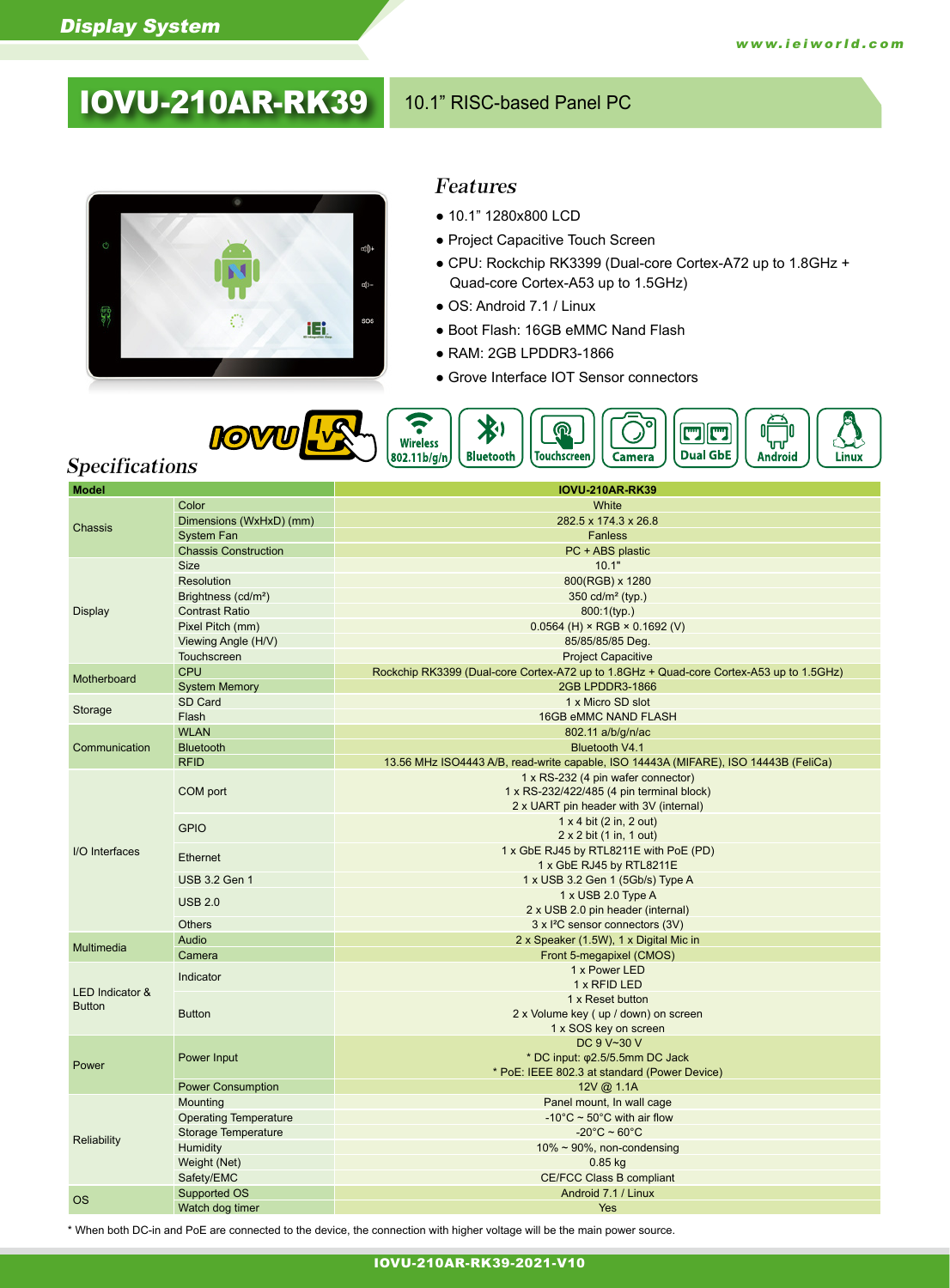### Display System



- Both of data transfer and power supply through one single LAN cable.
- Simplify the construction.
- Dual power input design.

**IEEE 802.3 at Compliant PoE Switch Power Supplying Equipment (PSE)**







# Ordering Information

| Part No.                      | Description                                                                                                                                                                 |
|-------------------------------|-----------------------------------------------------------------------------------------------------------------------------------------------------------------------------|
| IOVU-210AR-RK39-R11-TW        | 10.1" TFT-LCD; Rockchip 3399 Processor, 2GB LPDDR3, 16GB eMMC Flash, Camera, WIFI/BT, POE 802.3at, COM port, DIO,<br>4pin sensor connector, Front Camera, NFC, TW reg, ROHS |
| IOVU-210AR-RK39-R11-CN        | 10.1" TFT-LCD; Rockchip 3399 Processor, 2GB LPDDR3, 16GB eMMC Flash, Camera, WIFI/BT, POE 802.3at, COM port, DIO,<br>4pin sensor connector, Front Camera, NFC, CN reg, ROHS |
| IOVU-210AR-RK39-R11-EU        | 10.1" TFT-LCD; Rockchip 3399 Processor, 2GB LPDDR3, 16GB eMMC Flash, Camera, WIFI/BT, POE 802.3at, COM port, DIO,<br>4pin sensor connector, Front Camera, NFC, EU reg, ROHS |
| <b>IOVU-210AR-RK39-R11-US</b> | 10.1" TFT-LCD; Rockchip 3399 Processor, 2GB LPDDR3, 16GB eMMC Flash, Camera, WIFI/BT, POE 802.3at, COM port, DIO,<br>4pin sensor connector, Front Camera, NFC, US reg, ROHS |

# Packing List

1 x Wall mount bracket

1 x Screw set

## **Options**

| Item                 | Part No.            | <b>Description</b>               |
|----------------------|---------------------|----------------------------------|
| <b>Power Adapter</b> | 63040-010060-120-RS | Vin:90~264VAC:60W:02.5/05.5/lock |
| In Wall Cage         | 41320-0490E4-00-RS  | In wall bracket for IOVU-210AR   |